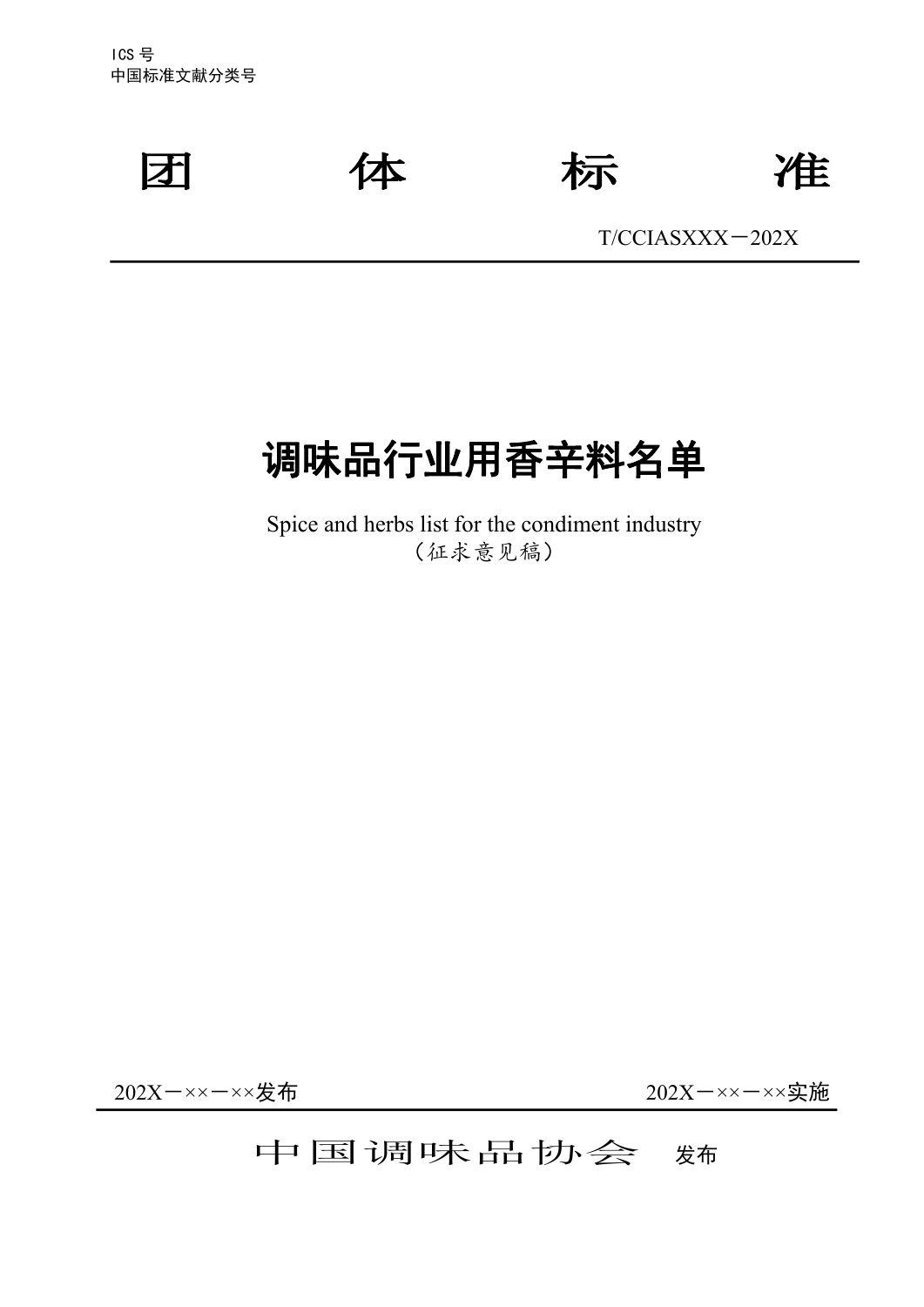前 言

本文件按照 GB/T 1.1-2020《标准化工作导则 第 1 部分: 标准化文件的结构和起草规则》的规定起草。 本文件由中国调味品协会提出并归口。

本文件起草单位:

本文件主要起草人:

本文件为首次发布。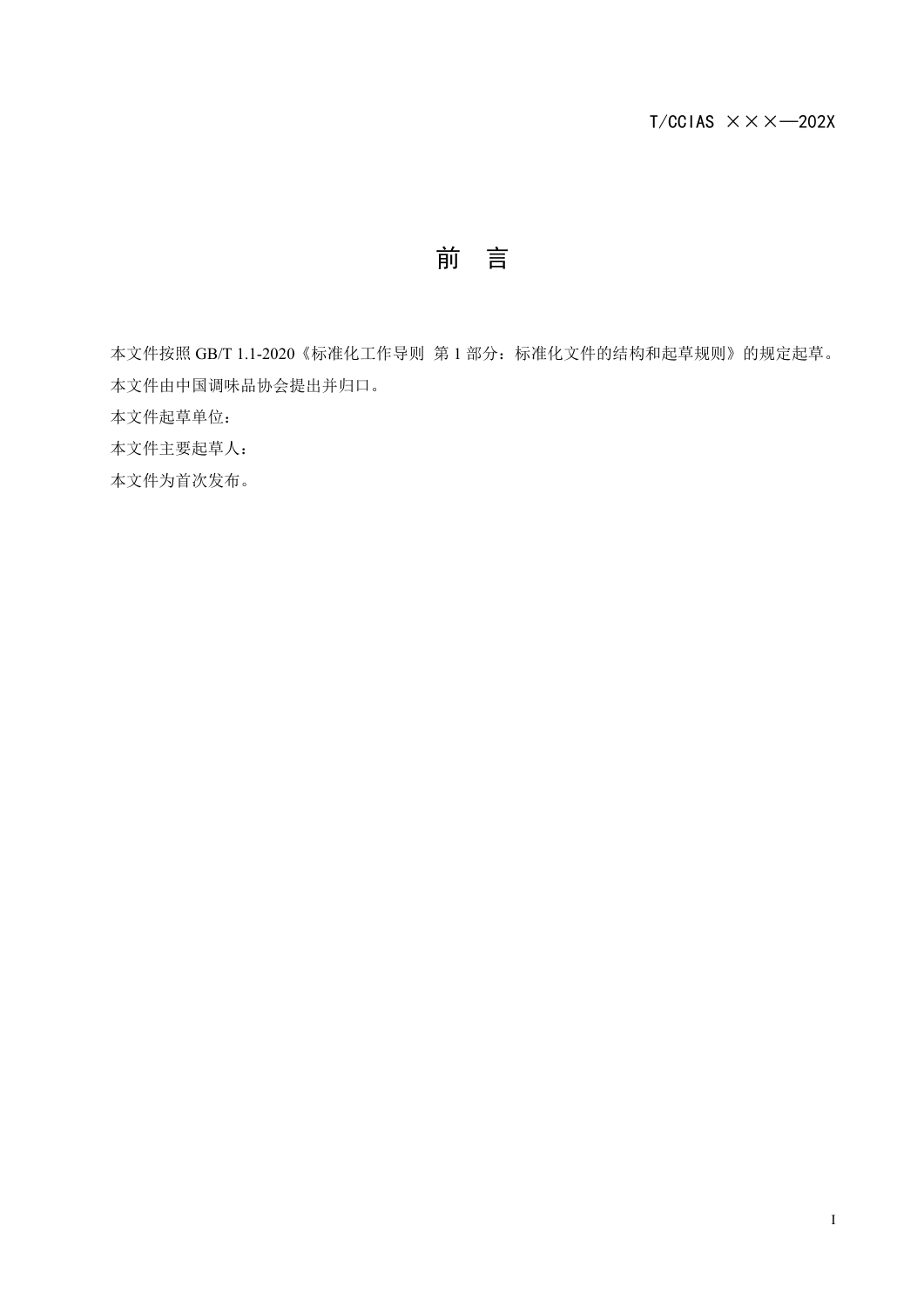#### $T/CCIAS \times \times \times$  -202X

# 调味品行业用香辛料名单

#### 1. 范围

本文件规定了 81 种我国常用的能产生香气和滋味的香辛料植物性产品的中英文名称。 本文件适用于香辛料和调味品的生产、流通、使用及有关科研和教学。

#### 2. 术语和定义

下列术语和定义适用于本文件。

2.1. 香辛料 Spice and herbs

在调味品行业中使用的具有天然滋味或气味的各种植物的果实、茎、叶、皮、根等或其干制品, 产品呈现香、辛、麻、辣、苦、甜等特征滋味或气味。

#### 3. 名单

81 种调味品行业用香辛料名单见表 1。

| 序号             | 中文名称 | 英文名称                      | 植物学名                                | 使用部分  |
|----------------|------|---------------------------|-------------------------------------|-------|
| 1              | 菖蒲   | Sweet flag                | Acorus calamus L.                   | 根茎    |
| $\overline{2}$ | 洋葱   | Onion                     | Allium cepa L.                      | 鳞茎    |
| 3              | 大葱   | Welsh onion               | Allium fistulosum L.                | 植株    |
| $\overline{4}$ | 韭葱   | Winter leek               | Allium porrum L.                    | 叶、鳞茎  |
| 5              | 蒜    | Garlic                    | Allium sativum L.                   | 鳞茎    |
| 6              | 小葱   | Chive                     | Allium schoenopasum L.              | 叶     |
| $\tau$         | 高良姜  | Greater galanga           | Alpinia galanga (L.) Willd          | 根、茎   |
| 8              | 豆蔻   | Cambodian cardamom        | Amomum krervanh Chines ex Gagnepain | 果实、种子 |
| 9              | 香豆蔻  | Greater hines<br>cwidamom | Amomum subulatum Roxb               | 果实、种子 |
| 10             | 草果   | Tsao-ko                   | Amomum tsao-ko Crevost et Lemaire   | 果实    |
| 11             | 砂仁   | Villosum                  | Amomum villosum Lour                | 果实    |

表 **1** 调味品行业用香辛料名单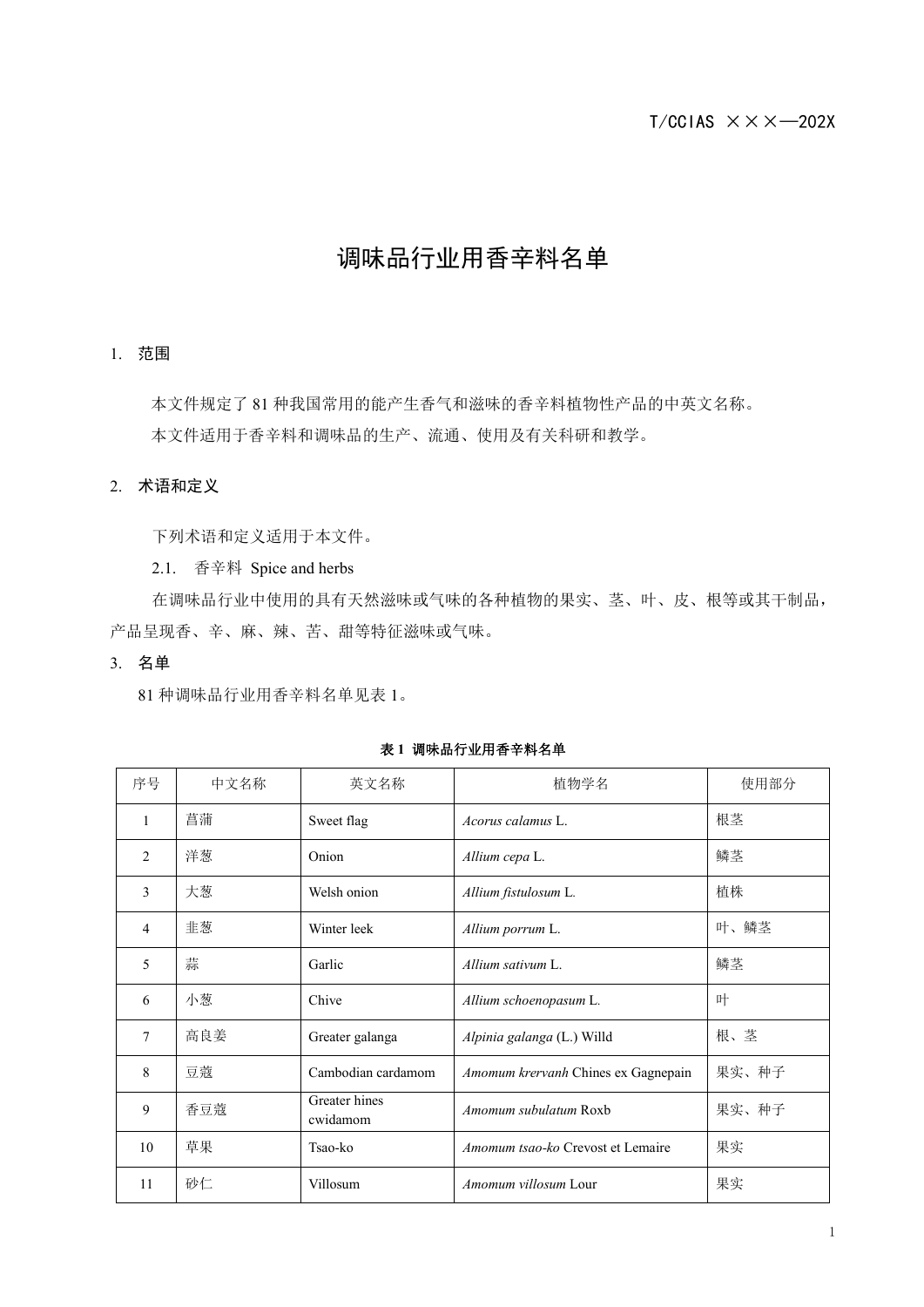# $T/CCIAS \times \times \times \times \times \times \times$

| 序号 | 中文名称            | 英文名称                   | 植物学名                                                                              | 使用部分   |
|----|-----------------|------------------------|-----------------------------------------------------------------------------------|--------|
| 12 | 莳萝、土茴香          | Dill                   | Anethum graveolens L.                                                             | 果实、叶   |
| 13 | 圆叶当归            | Angelia                | Angelica archangelica L.                                                          | 果、嫩枝、根 |
| 14 | 白芷              | Angelica dahurica      | Angelica dahurica (Fisch.) Benth. Et<br>Hook. F.                                  | 根      |
| 15 | 当归              | Chinese angelica       | Angelica sinensis (Oliv.) Diels                                                   | 根      |
| 16 | 细叶芹             | Charvil                | Anthriscus cereifolium                                                            | 叶      |
| 17 | 芹菜              | Celery                 | Apium graveolens L.                                                               | 植株     |
| 18 | 辣根              | Horseradish            | Armoracia rusticana P. Gaertn., B. Meyei<br>et Scherb                             | 根      |
| 19 | 龙蒿              | Tarragon               | Artemisia dracunculus L.                                                          | 叶、花序   |
| 20 | 杨桃              | Carambola              | Averrhoa carambola L.                                                             | 果实     |
| 21 | 黑芥籽             | <b>Black mustard</b>   | Brassica nigra (L.) W. D. J. Koch                                                 | 种子     |
| 22 | 刺山柑             | Caper                  | Capparis spinosa L.                                                               | 花蕾     |
| 23 | 辣椒              | Chilli, capsicum       | Capsicum frutescens L.                                                            | 果实     |
| 24 | 葛缕子             | Caraway                | Carum carvi L.                                                                    | 果实     |
| 25 | 菊苣              | Chicory                | Cichorium intybus L.                                                              | 根      |
| 26 | 阴香              | Indonesian cassia      | Cinnamomum burmannii C. G. nees ex<br>Blume                                       | 树皮     |
| 27 | 桂皮、肉桂           | Chinese cassia         | Cinnamomum cassia Nees.                                                           | 树皮     |
| 28 | 大清桂             | Vietnamese cassia      | Cinnamomum loureirii Nees.                                                        | 树皮     |
| 29 | 玳玳              | Dai-dai                | Citrus aurantium L.var. amara Engl.                                               | 花蕾、花   |
| 30 | 橘皮、陈皮           | Mandarin orange        | Citrus reticulata Blanco                                                          | 皮      |
| 31 | 芫荽              | Coriander              | Coriandrum sativum L.                                                             | 种子、叶   |
| 32 | 藏红花、西红花、<br>番红花 | Saffron                | Crocus sativus L.                                                                 | 柱头     |
| 33 | 枯茗、孜然、安息<br>茴香  | Cumin                  | Cuminum cyminum L.                                                                | 果实     |
| 34 | 姜黄              | Turmeric               | Curcuma Longa L.                                                                  | 根、茎    |
| 35 | 香茅              | West Indian lemongrass | Cymbopogon citratus (DC.) Stapf                                                   | 叶      |
| 36 | 枫茅              | Srilanka citronella    | Cymbopogon nardus (L.) Rendle                                                     | 叶      |
| 37 | 菊花、甘菊           | Chrysanthemum          | Dendranthema morifolium (Ramal.)<br>Tzvel. Syn. Chrysathemum morifolium<br>Ramat. | 花      |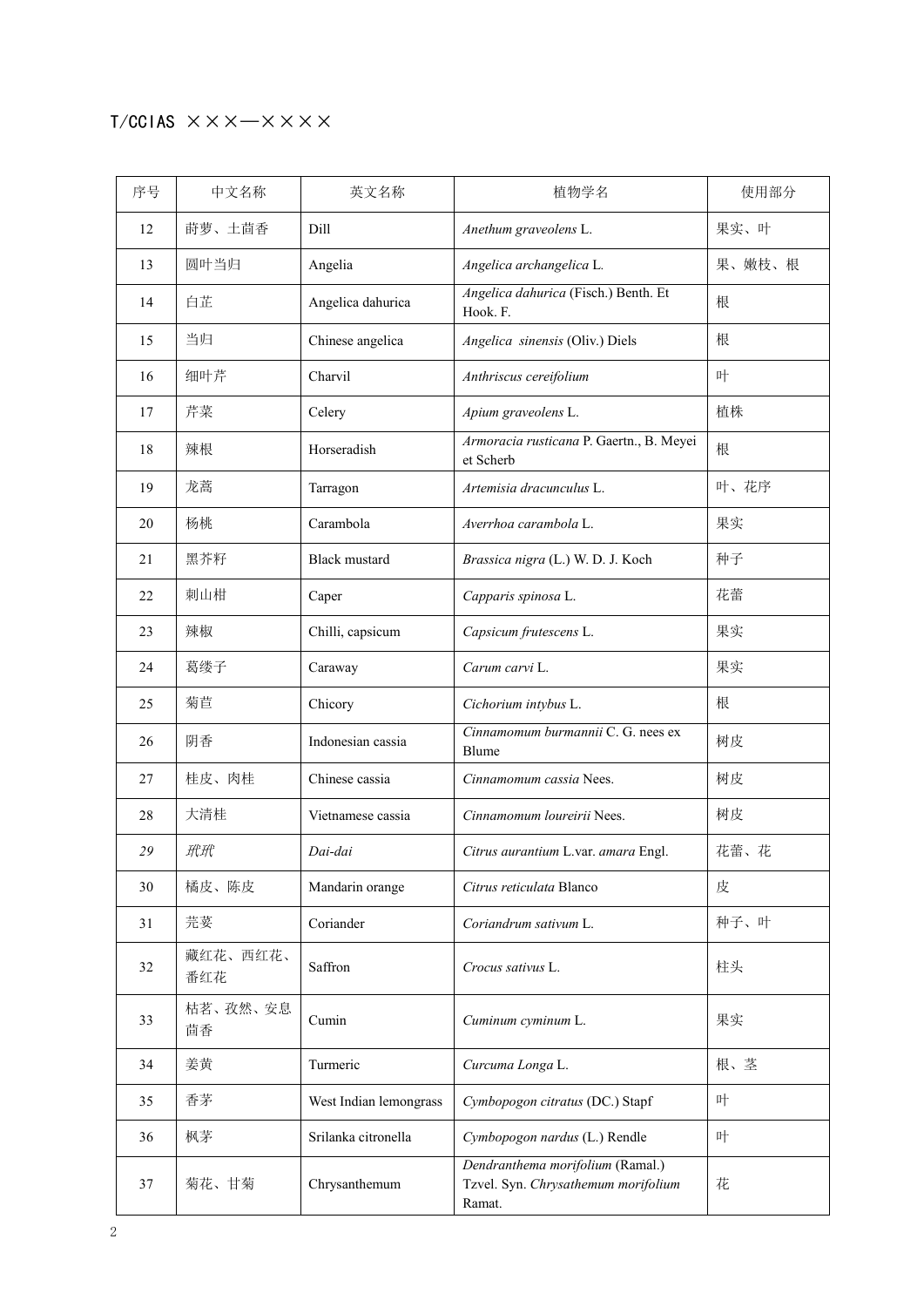### $T/CCIAS \times X \times -202X$

| 序号 | 中文名称     | 英文名称                          | 植物学名                                                 | 使用部分   |  |
|----|----------|-------------------------------|------------------------------------------------------|--------|--|
| 38 | 小豆蔻      | Small cardamon                | Eletlaria cardamomum (L.) malon                      | 果实     |  |
| 39 | 阿魏       | Asafoetida                    | Ferula assa-foetida L.                               | 根、茎    |  |
| 40 | 小茴香      | Fennel                        | Foeniculum vulgare P. miller                         | 果实、梗、叶 |  |
| 41 | 栀子       | Gardenia                      | Gardenia jasminoides Ellis                           | 花、果实   |  |
| 42 | 甘草       | Licorice                      | Glycyrrhiza uralensis Fisch                          | 根      |  |
| 43 | 八角       | Star anise                    | Illicium verum Hook. F.                              | 果实     |  |
| 44 | 刺柏       | Juniper                       | Juniperus communis L.                                | 果实     |  |
| 45 | 山奈、山柰、沙姜 | Kaempferia                    | Kaempferia galanga L.                                | 根、茎    |  |
| 46 | 月桂       | Laurel                        | Laurus nobilis L.                                    | 叶      |  |
| 47 | 木姜子      | Litsea                        | Litsea pungens Hemsl                                 | 果实     |  |
| 48 | 芒果       | Mango                         | Mangifera indica L.                                  | 未成熟果实  |  |
| 49 | 薄荷       | Fieldmint                     | Mentha arvensis L.                                   | 叶、嫩芽   |  |
| 50 | 留兰香      | Garden mint                   | Mentha spicata L.                                    | 叶、嫩芽   |  |
| 51 | 椒样薄荷     | Peppermint                    | Mentha x piperita L.                                 | 叶、嫩芽   |  |
| 52 | 调料九里香    | Curry                         | Murraya koenigii (L.) C. sprengel                    | 叶      |  |
| 53 | 肉豆蔻      | Nutmeg                        | Myristica fragrans Hout.                             | 假种皮、种仁 |  |
| 54 | 甜罗勒      | Sweet basil                   | Ocimum basilicum L.                                  | 叶、嫩芽   |  |
| 55 | 甘牛至      | Sweet marijoram               | Origanum majorana L.                                 | 叶、花序   |  |
| 56 | 牛至       | Oregano                       | Origanum vulgare L.                                  | 叶、花    |  |
| 57 | 桂花       | Flagrans flower               | Osmanthus fragrans Lour.                             | 花      |  |
| 58 | 紫苏       | Perilla                       | Perilla frutescens (L.) Britt.                       | 叶、种子   |  |
| 59 | 欧芹       | Parsley                       | Petroselinum crispum (P. mill) nyman ex<br>A.W. hill | 叶、种子   |  |
| 60 | 多香果      | Pimento allspice              | Pimenta dioica (L.) Merrill                          | 果实、叶   |  |
| 61 | 茴香       | Aniseed                       | Pimpinella anisum L.                                 | 果实     |  |
| 62 | 荜拨、荜茇    | Long pepper                   | Piper longum L.                                      | 果实、果穗  |  |
| 63 | 黑胡椒、白胡椒  | Black pepper, White<br>pepper | Piper nigrum L.                                      | 果实     |  |
| 64 | 藿香       | Patchouli                     | Pogostemon cablin (Blanco) Benth.                    | 枝叶     |  |